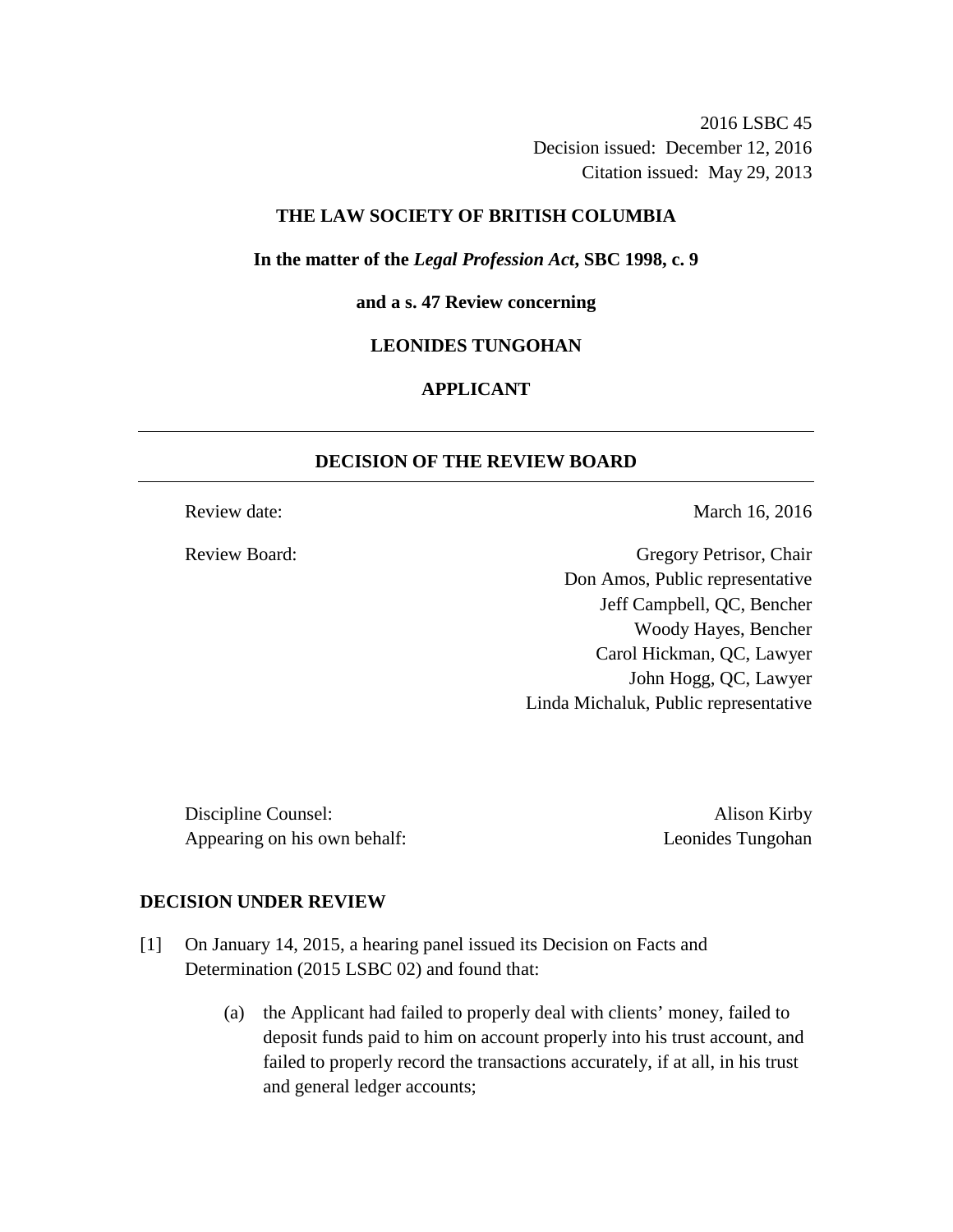- (b) the Applicant breached Rule 3-44 of the Law Society Rules by failing to report a monetary judgment against him as required;
- (c) the Applicant breached Rule 3-56 and Rule 3-57(2) of the Law Society Rules by withdrawing client funds from his pooled trust account prior to rendering a legal bill in 17 instances;
- (d) between December 1, 2009, and December 31, 2010, the Applicant failed to maintain books, accounts, and records in accordance with Division 7 of Part 3 of the Law Society Rules;
- (e) between December 1, 2009 and December 31, 2010, the Applicant made payments from his trust account when the trust accounts were not current, contrary to Rule 3- 56(1.2) of the Law Society Rules.
- [2] The hearing panel concluded that the failures or breaches described above constituted a marked departure from the standard of conduct that the Law Society expects of lawyers and therefore constituted professional misconduct contrary to s. 38 of the *Legal Profession Act*.
- [3] The hearing panel issued its decision on Disciplinary Action on June 5, 2015 (2015 LSBC 26) and ordered the Applicant to:
	- (a) pay a fine in the amount of \$3,000 in slightly under three months;
	- (b) produce to the Law Society a report from an accountant approved by the Law Society Compliance Audit Department, on a quarterly basis, stating that the Applicant's general account and trust account are in compliance with the Law Society accounting rules, until the Practice Standards Committee of the Law Society determines such reporting is no longer necessary; and
	- (c) pay costs in the amount of \$29,200 within one year.
- [4] The Applicant seeks a review of the decisions of the hearing panel. In particular, he seeks that the decision on Facts and Determination and the decision on Disciplinary Action be set aside, that the hearing panel's order with respect to costs be stayed, and that the Law Society pay costs to the Applicant in respect of this Review.
- [5] In his Amended Notice of Review, the Applicant framed his grounds for review as follows: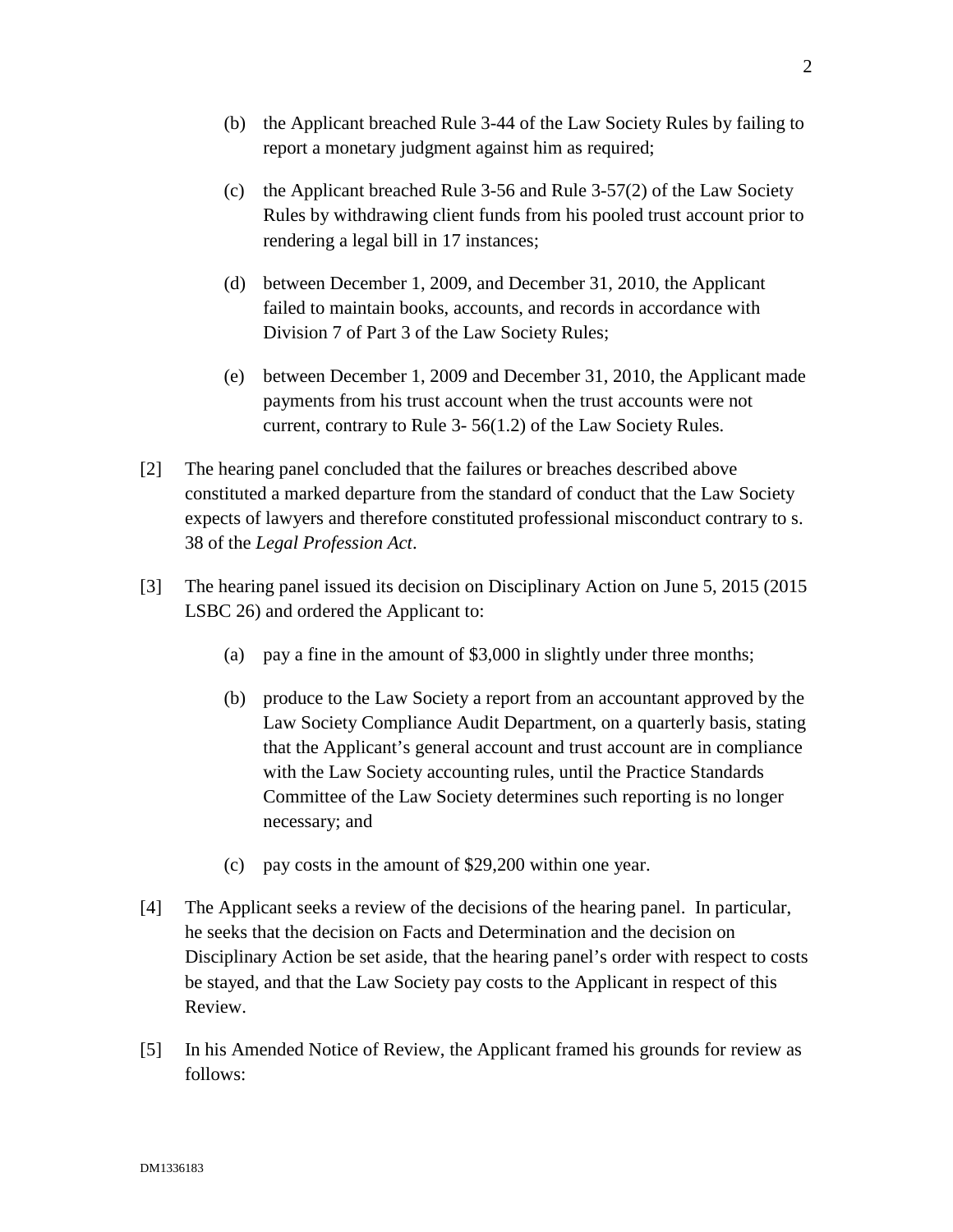| Issue 1:  | Did the Hearing Panel err in law by neglecting to conduct a<br>determination of the nature, extent, and meaning of the<br>[Applicant's] admission?                                                                                                                                                                                              |
|-----------|-------------------------------------------------------------------------------------------------------------------------------------------------------------------------------------------------------------------------------------------------------------------------------------------------------------------------------------------------|
| Issue 2:  | Did the Hearing Panel err in law in refusing to apply the<br>standard of proof which is "clear and cogent" evidence?                                                                                                                                                                                                                            |
| Issue 3:  | Did the Hearing Panel err in law by neglecting to conduct a<br>meticulous examination of facts?                                                                                                                                                                                                                                                 |
| Issue 4:  | Did the Hearing Panel err in law by neglecting to conduct a<br>full and fair examination of the evidence of the<br>[Applicant]?                                                                                                                                                                                                                 |
| Issue 5:  | Did the Hearing Panel err in law regarding its interpretation<br>of the retainer agreements?                                                                                                                                                                                                                                                    |
| Issue 6:  | Did the Hearing Panel err in law in its application of<br>principles on withdrawal of admissions and abuse of<br>process?                                                                                                                                                                                                                       |
| Issue 7:  | Did the Hearing Panel err in law in its findings of<br>professional misconduct including failure to apply the<br>Kienapple principle?                                                                                                                                                                                                           |
| Issue 8:  | Did the Hearing Panel err in law in not granting the<br>[Applicant] sufficient time to comment on the bill of costs<br>submitted by the Law Society?                                                                                                                                                                                            |
| Issue 9:  | Did the hearing panel commit palpable and overriding<br>factual errors in ordering the [Applicant] to pay a fine and<br>submit a quarterly Accountant's Report and in concluding<br>that the Bill of Costs sumitted [sic] by the Law Society is<br>reasonable?                                                                                  |
| Issue 10: | Did the [Chambers] Bencher err in law by neglecting to<br>conduct a determination of "the legal import and effect of<br>the acceptance of the "the [sic] referral of the [G] complaint<br>from the Investigations, Monitoring $&$ Enforcement<br>(Professional Conduct) Department for inclusion in Mr.<br>Tungohan's practice standards file"? |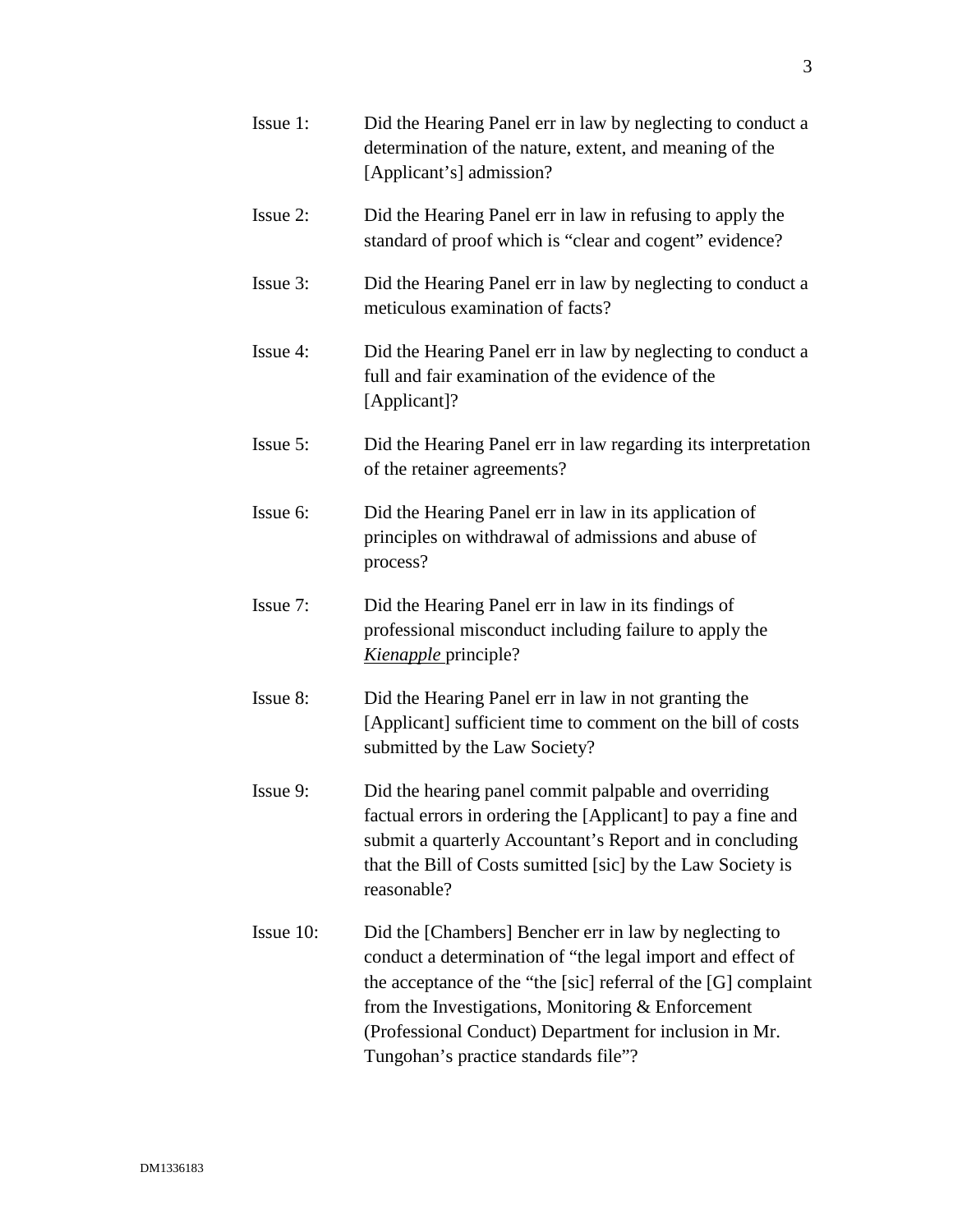Issue 11: Did the [Chambers] Bencher err in law by neglecting to conduct a determination of the "legal import and effect of the acceptance of the referral of the Auditor's Report by the Practice Standard Committee"? Issue 12: Did the [Chambers] Bencher err in law by stating that the

Practice Standards Committee is not an adjudicative body?

Issue 13: Did the [Chambers] Bencher err in law and/or commit palpable and overriding factual errors in stating that "there have been no prior judicial or quasi-judicial proceedings at which findings of fact or law have been made on issues similar to the issues on which the hearing panel would be asked to rule, which would give rise to the application of the doctrines of abuse of process or *res judicata*"?

## **HEARING AND FINDINGS OF THE HEARING PANEL**

- [6] The Law Society forwarded a Notice to Admit to the Applicant, pursuant to Rule 4- 20.1 of the Law Society Rules (now Rule 4-28). The Applicant issued a response admitting to the authenticity of certain documents and also admitting the truth of certain facts alleged in the Notice to Admit. Based in part on the Applicant's admissions, the Law Society presented its case to the hearing panel.
- [7] Toward the end of the Applicant's case, after the conclusion of the Law Society's case, the Applicant applied to revoke his admissions. The hearing panel refused to allow the Applicant to withdraw those admissions and relied on those admissions in reaching its decision.
- [8] The hearing panel heard testimony from the Applicant and from the Applicant's former accountant GG.
- [9] The hearing panel found the following facts:
	- (a) in respect of allegations 1 and 2 in relation to a matter referred to as RG:
		- (i) the Applicant received a \$2,000 cheque on October 14, 2009, deposited it into a joint chequing account owned by the Applicant and his wife on October 22, 2009, and failed to record the receipt of funds in his law firm records;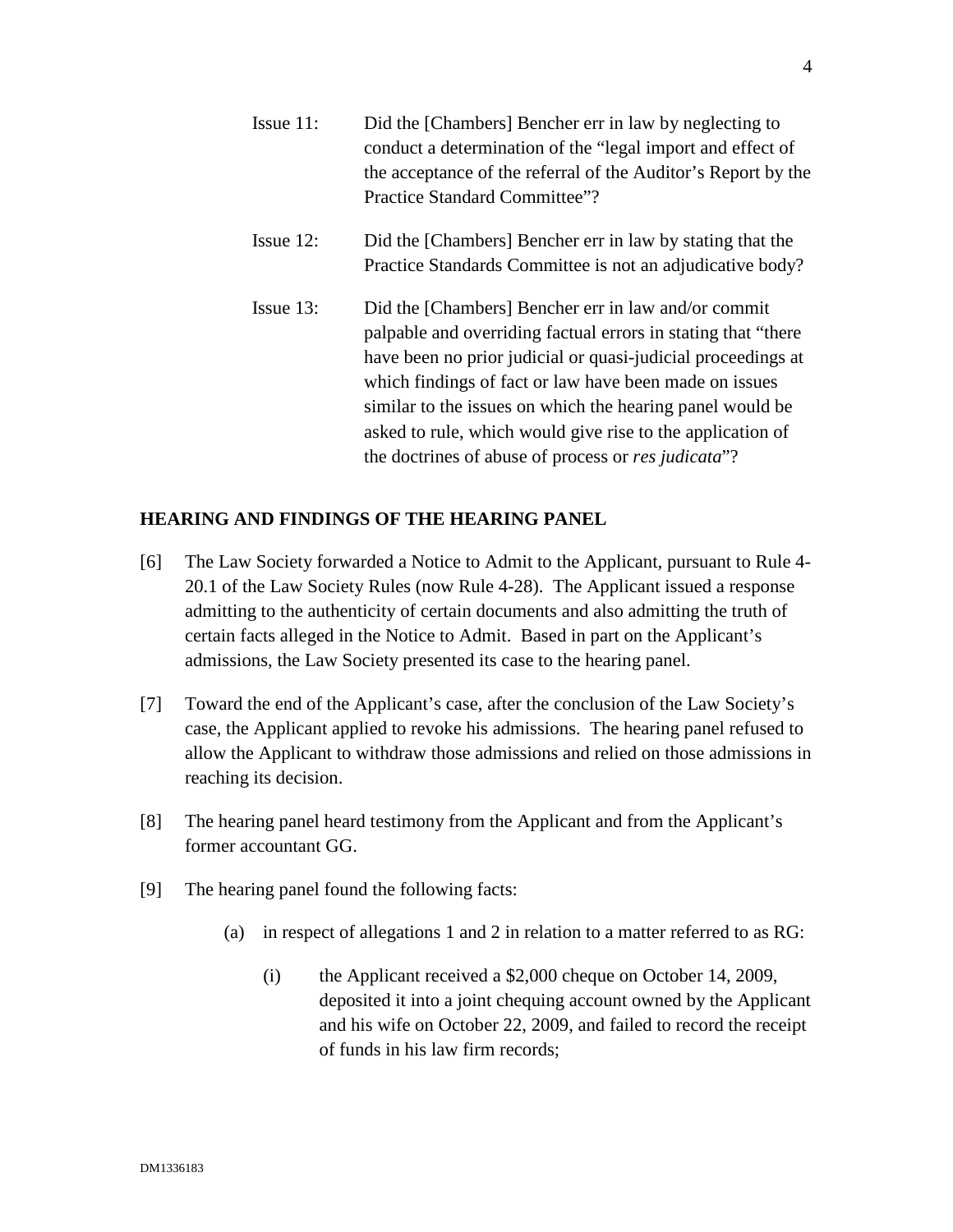- (ii) the Applicant received a \$2,000 cheque on December 9, 2009, deposited it into his pooled trust account on December 15, 2009, and failed to record the receipt of funds in his law firm records;
- (iii) the Applicant received \$250 in cash on January 20, 2010, used the cash to pay filing fees, and failed to issue a receipt or record the receipt of funds in this law firm records;
- (iv) the Applicant received a \$5,000 cheque on January 20, 2010, but it could not be determined where the funds were deposited or used, and the Applicant failed to record the receipt of funds in his law firm records;
- (v) the Applicant received a \$10,000 cheque on March 24, 2010, deposited it into his firm general account, and after September, 2010, recorded the receipt of funds in his law firm's general ledger;
- (vi) the Applicant received a \$600 cheque on November 12, 2010 and did not deposit it or record the receipt of funds in his law firm records;
- (vii) the Applicant gave a "bill" to the client on or about October 14, 2009, but upon review by a Registrar of the Supreme Court, the Court found that the document rendered by the Applicant did not constitute a bill, and the Court ordered that the Applicant pay the client \$18,627.03 of the \$19,250 received (which excludes the \$600 cheque that was never deposited);
- (viii) the Applicant paid the amount due to RG approximately four months after it was demanded on behalf of RG and approximately three and a half months after receiving a Certificate of Fees in respect of the amount owed to RG;
- (ix) the Applicant did not report the unsatisfied Certificate of Fees to the Executive Director of the Law Society and provided no explanation to the hearing panel for that failure;
- (b) in respect of allegations in relation to withdrawals from trust:
	- (i) in 2011 an accountant retained by the Applicant created "bills" for clients for accounting purposes, but those "bills" were never forwarded to clients;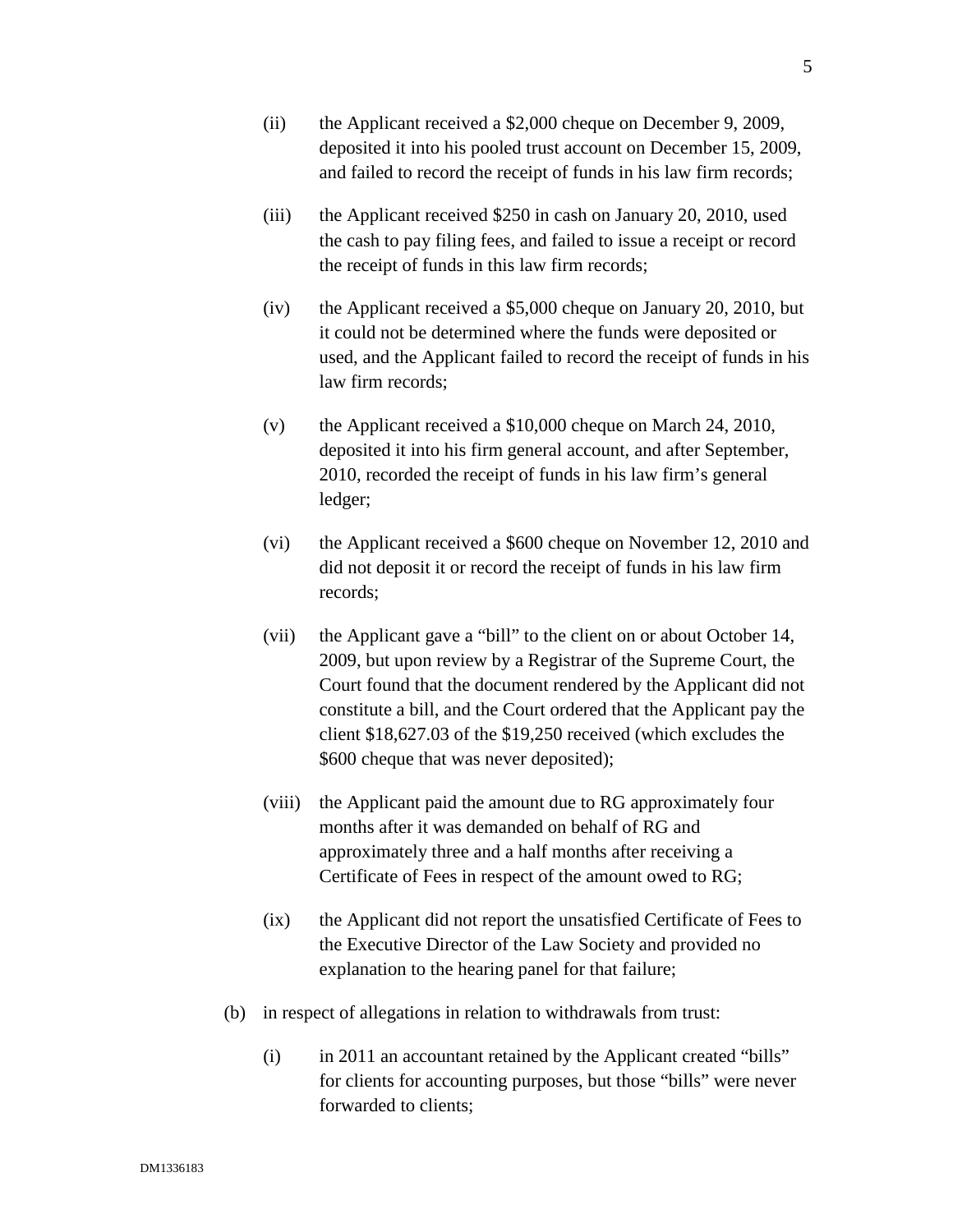- (ii) the Applicant maintained that funds deposited into his pooled trust account during the relevant time period were not actually trust funds and were deposited into trust by mistake;
- (iii) the Applicant maintained that he did not need to render bills prior to withdrawing client funds for his own use other than the retainer agreement letters he sent to clients;
- (c) in respect of allegation  $3(a)$  in relation to a matter referred to as NR:
	- (i) on or about December 15, 2009, the Applicant received \$1,000 from NR, and deposited it into his pooled trust account;
	- (ii) the Applicant maintained that those funds were deposited into trust by mistake;
	- (iii) the Law Society did not dispute that the Applicant performed work on NR' s behalf prior to the withdrawal of funds;
	- (iv) the Applicant, through his accountant, did prepare a bill for the services rendered to NR, but only after the fact, and never provided that bill to NR;
- (d) in respect of allegation 3(b) in relation to a matter referred to as LR:
	- (i) in or about December 2009, the Applicant entered into a retainer agreement with LR;
	- (ii) on or about December 15, 2009, the Applicant received \$500 from LR and deposited it into his pooled trust account;
	- (iii) the Applicant maintained that the funds were deposited into trust by mistake;
	- (iv) the Law Society did not dispute the Applicant's claim that he performed work on behalf of LR prior to withdrawing the funds;
	- (v) on or about December 23, 2009, the Applicant withdrew some or all of the funds held in trust;
	- (vi) the Applicant could produce no evidence that he rendered a bill to LR prior to withdrawing the funds;
- (e) in respect of allegation  $3(c)$  in relation to a matter referred to a JL: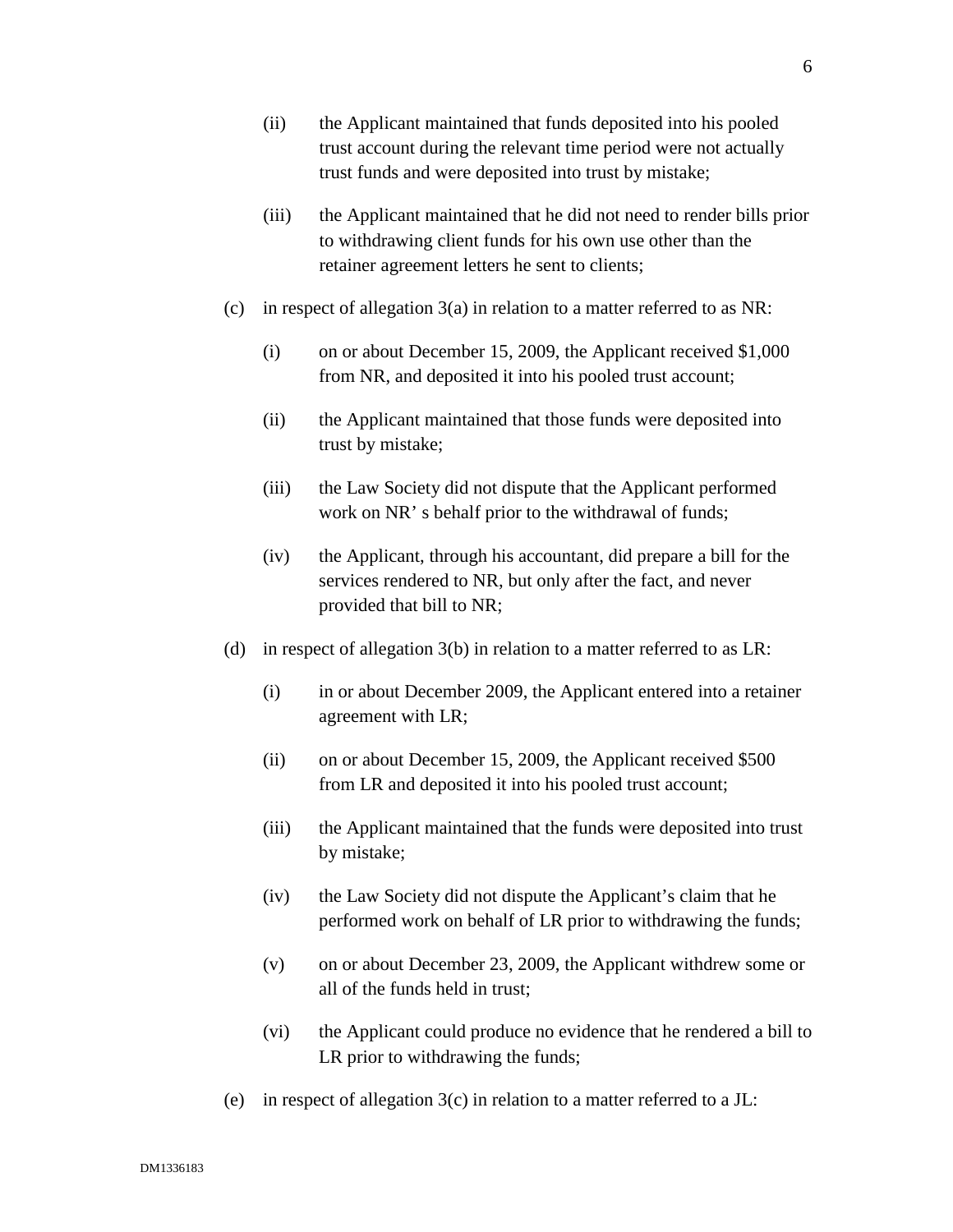- (i) on or about December 4, 2009, the Applicant entered into a retainer agreement with JL and, on or about December 15, 2009, deposited \$1,500 from JL into his pooled trust account;
- (ii) the Applicant maintained that the funds were deposited into trust by mistake;
- (iii) the Law Society did not dispute that the Applicant performed work on JL's behalf prior to withdrawal of the funds;
- (iv) the Applicant provided no evidence he rendered a bill prior to withdrawing the funds;
- (f) in respect of allegation  $3(d)$  in relation to a matter referred to a ML/ZS:
	- (i) the Applicant entered into a retainer agreement with ZS through ZS's immigration consultant ML;
	- (ii) the Applicant deposited \$1,000 from ML on or about December 23, 2009 and \$1,120 from ML on or about January 7, 2010, into his pooled trust account;
	- (iii) the Applicant maintained that the funds were deposited into trust by mistake;
	- (iv) the Law Society did not dispute the Applicant's claim that he performed work on ZS 's behalf prior to the withdrawal of funds;
	- (v) on or about January 7, 2010, the Applicant withdrew some or all of the funds held in trust;
	- (vi) the Applicant could not provide evidence he rendered a bill to ML prior to withdrawing the funds;
- (g) in respect of allegation  $3(e)$  in relation to a matter referred to as ML/CM:
	- (i) the Applicant entered into a retainer agreement with CM through CM's immigration consultant ML on or about December 23, 2009;
	- (ii) the Applicant deposited \$1,000 on or about December 23, 2009, and \$1,120 on or about January 7, 2010, from ML into his pooled trust account;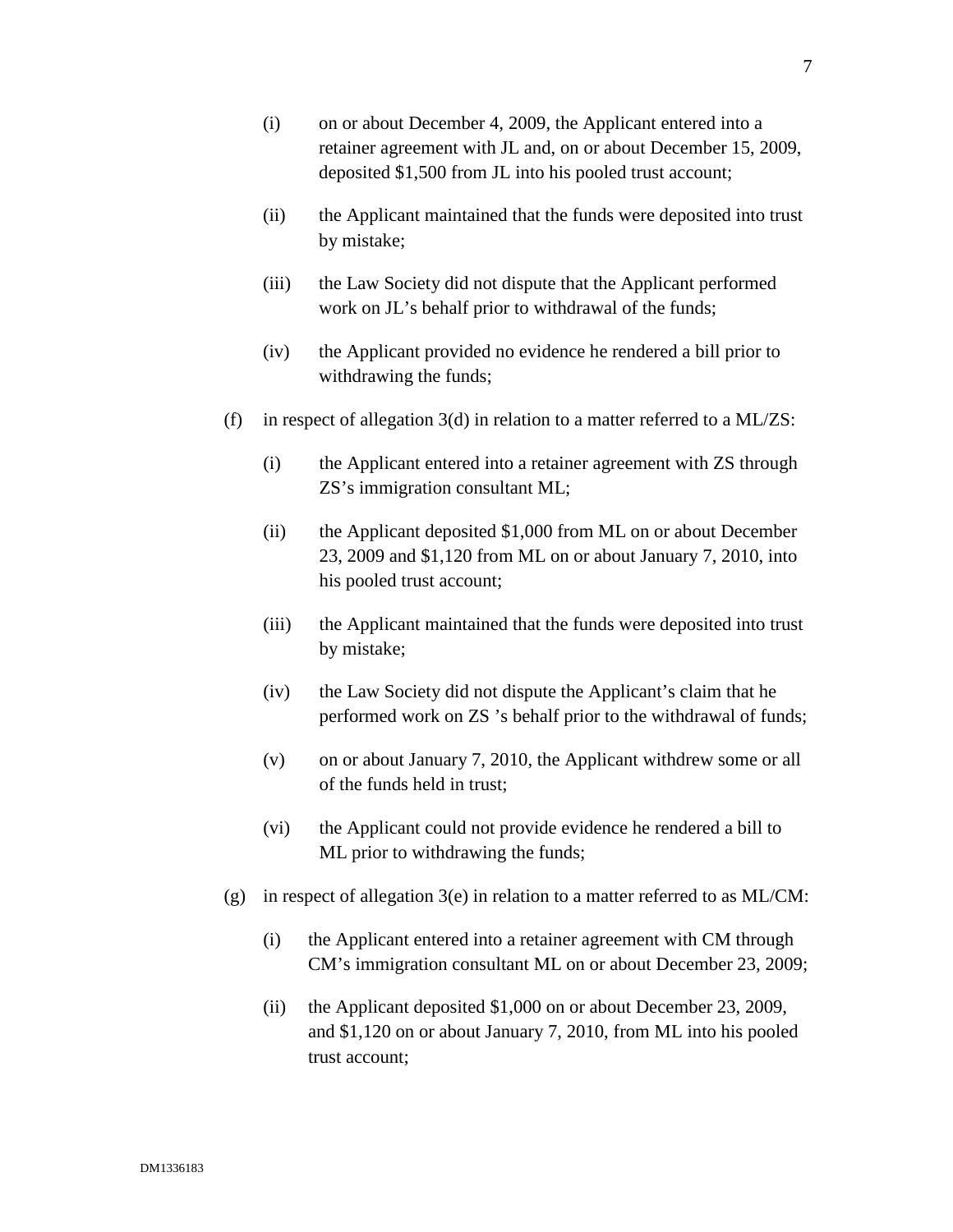- (iii) the Applicant maintained that the funds were deposited into trust by mistake;
- (iv) the Law Society did not dispute the Applicant's claim that he performed the work on CM's behalf prior to the withdrawal of funds;
- (v) on or about January 7, 2010, the Applicant withdrew some or all of the funds held in trust;
- (vi) the Applicant could provide no evidence that he rendered a bill prior to withdrawing the funds;
- (h) in respect of allegation  $3(f)$  in relation to a matter referred to as ML/XM:
	- (i) the Applicant entered into a retainer agreement with XM through XM's immigration consultant ML on or about December 23, 2009;
	- (ii) the Applicant deposited \$1,000 on or about December 23, 2009, and \$1,120 on or about January 7, 2010 from ML into his pooled trust account;
	- (iii) the Applicant maintained that the funds were deposited into trust by mistake;
	- (iv) the Law Society did not dispute the Applicant's claim that he performed work on XM's behalf prior to withdrawing the funds;
	- (v) on or about January 7, 2010, the Applicant withdrew some or all of the funds held in trust;
	- (vi) the Applicant could produce no evidence that he rendered a bill to the client prior to withdrawing the funds;
- (i) in respect of allegation  $3(g)$  in relation to a matter referred to as JH:
	- (i) in or about December 2009, JH retained the Applicant, but the Applicant and JH did not have a written retainer agreement;
	- (ii) the Applicant testified that, on or about December 13, 2009, he billed JH \$5,000 for services rendered, but he could not provide documentary evidence to support that oral testimony;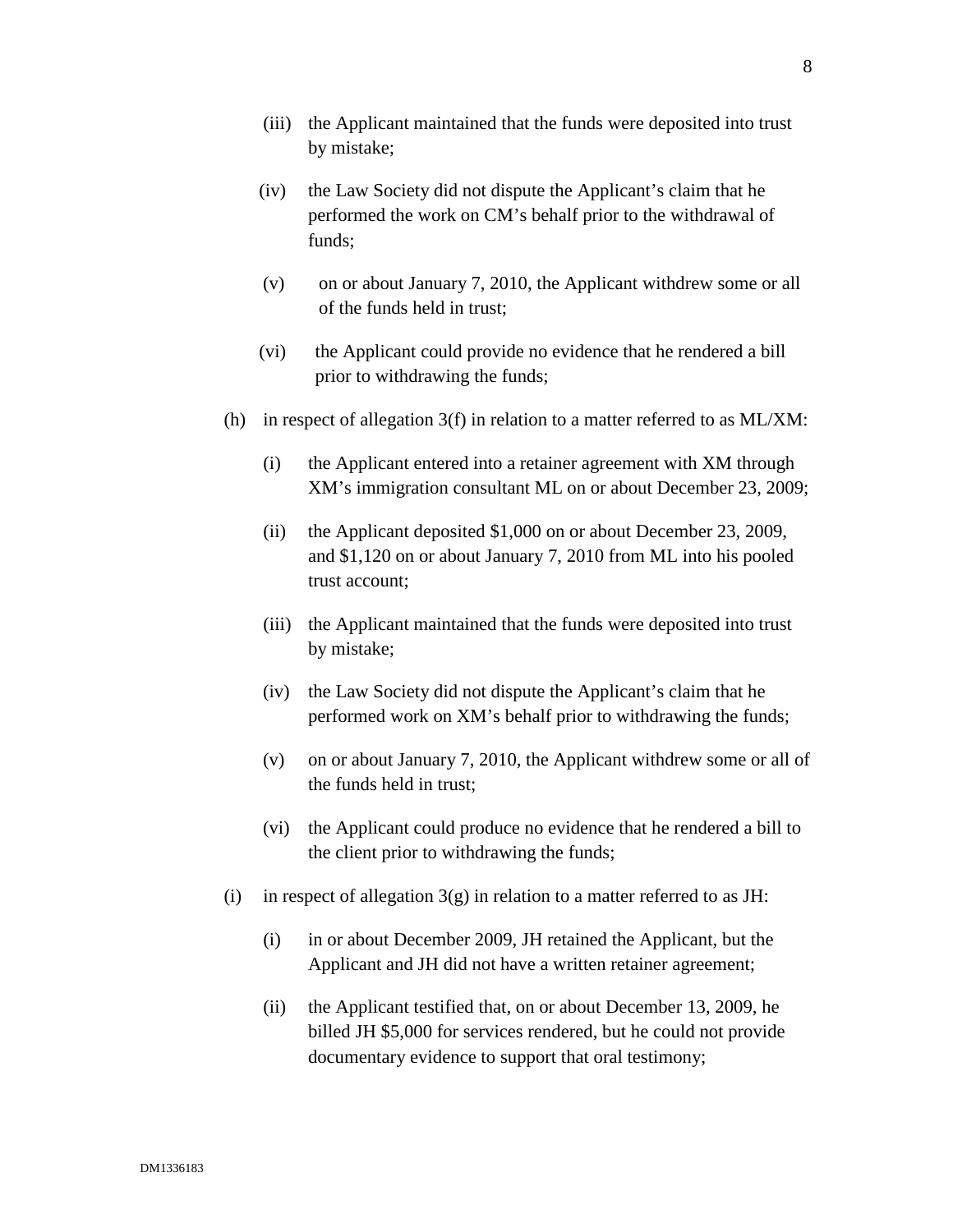- (iii) on or about December 15, 2009, JH paid the Applicant \$600 in cash, and the Applicant deposited \$400 of that into his pooled trust account;
- (iv) the Applicant maintained those funds were deposited into trust by mistake;
- (v) the Law Society did not dispute the Applicant's claim that he performed work on JH's behalf prior to the withdrawal of funds;
- (vi) in or about January, 2010, the Applicant withdrew some or all of the funds held in trust;
- (i) in respect of allegation  $3(h)$  in relation to a matter referred to a ML/LX:
	- (i) the Applicant entered into a retainer agreement with LX on or about January 22, 2010;
	- (ii) the Applicant deposited \$1,000 from ML into his pooled trust account on or about January 22, 2010;
	- (iii) the Applicant maintained that he deposited the funds into trust by mistake;
	- (iv) the Law Society did not dispute the Applicant's claim that he performed work on LX's behalf prior to the withdrawal of funds;
	- (v) on or about January 22, 2010, the Applicant withdrew some or all of the funds held in trust;
	- (vi) the Applicant could produce no evidence that he rendered a bill to the client prior to withdrawing the funds;
- (k) in respect of allegation 3(i) in relation to a matter referred to as ML/LF:
	- (i) the Applicant entered into a retainer agreement with LF on or about January 22, 2010;
	- (ii) the Applicant deposited \$1,000 from ML into his pooled trust account on or about January 22, 2010;
	- (iii) the Applicant maintained that the funds were deposited into trust by mistake;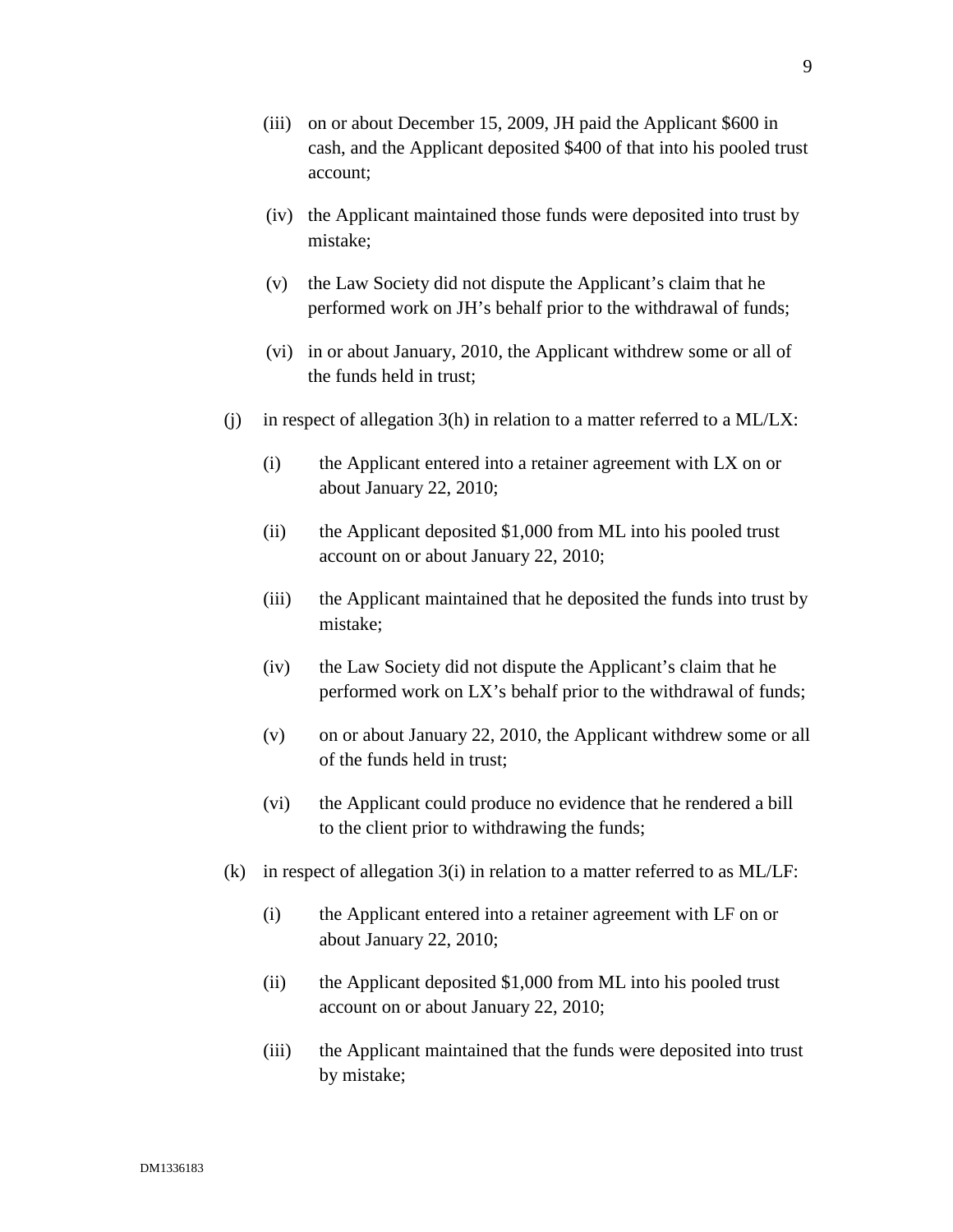- (iv) the Law Society did not dispute the Applicant's claim that he performed work on LF's behalf prior to the withdrawal of funds;
- (v) on or about January 22, 2010, the Applicant withdrew some or all of the funds held in trust;
- (vi) the Applicant could produce no evidence that he rendered a bill to the client prior to withdrawing the funds;
- (l) in respect of allegation  $3(i)$  in relation to a matter referred to as ML/ZN:
	- (i) the Applicant entered into a retainer agreement with ZN on or about January 22, 2010;
	- (ii) the Applicant deposited \$1,000 from ML into his pooled trust account on or about January 22, 2010;
	- (iii) the Applicant maintained the funds were deposited into trust by mistake;
	- (iv) the Law Society did not dispute the Applicant's claim that he performed work on ZN's behalf prior to the withdrawal of funds;
	- (v) on or about January 22, 2010, the Applicant withdrew some or all of the funds held in trust;
	- (vi) the Applicant could produce no evidence that he rendered a bill to the client prior to withdrawing the funds;
- (m) in respect of allegation  $3(k)$  in relation to a matter referred to as ML/LP:
	- (i) the Applicant entered into a retainer agreement with LP on or about January 22, 2010;
	- (ii) the Applicant deposited \$1,000 from ML into his pooled trust account on or about January 22, 2010;
	- (iii) the Applicant maintained that the funds were deposited into trust by mistake;
	- (iv) the Law Society did not dispute the Applicant's claim that he performed work on LP's behalf prior to the withdrawal of funds;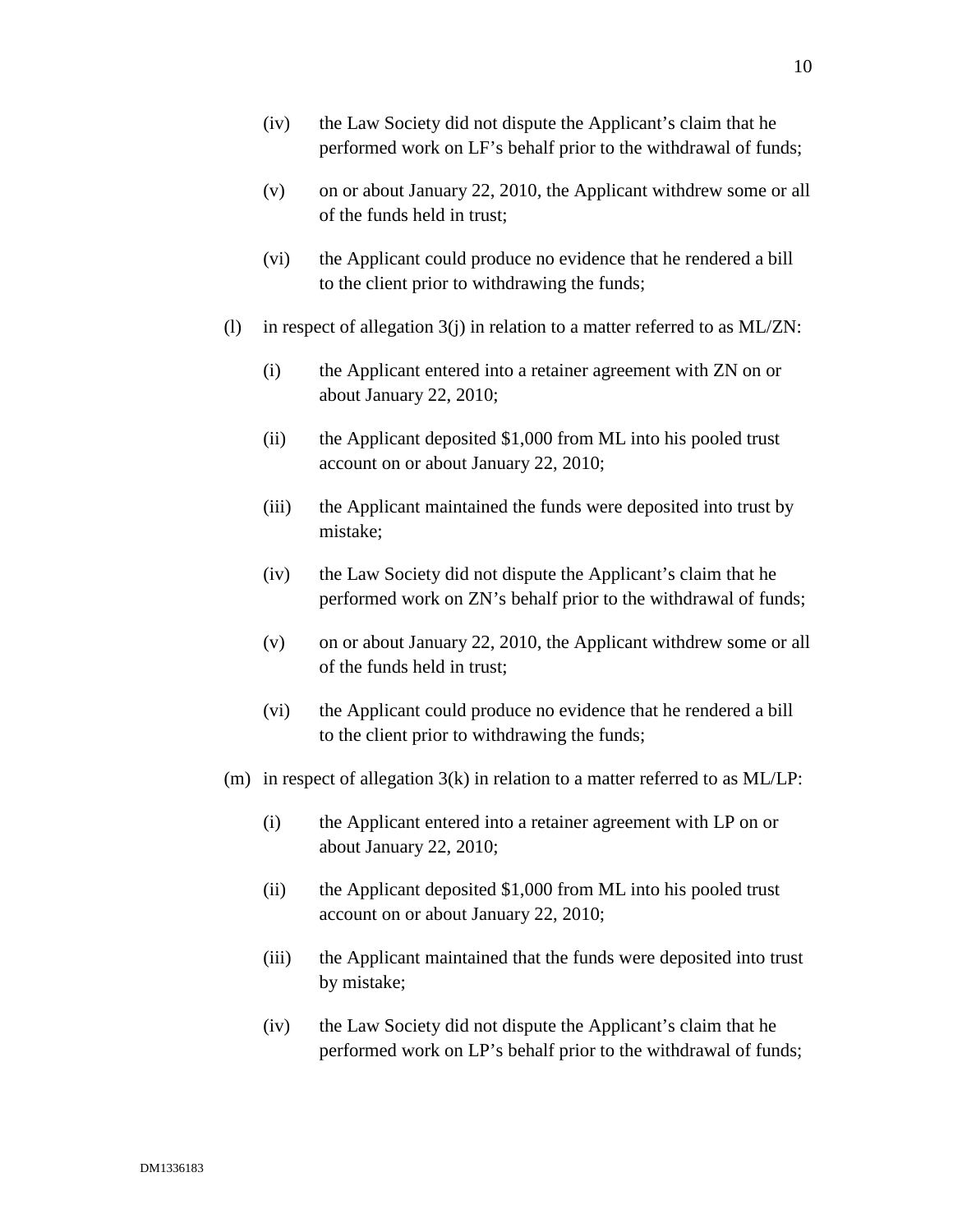- (v) on or about January 22, 2010, the Applicant withdrew some or all of the funds held in trust;
- (vi) the Applicant could produce no evidence that he rendered a bill to the client prior to withdrawing the funds;
- (n) in respect of allegation 3(l) in relation to a matter referred to as ML/CH:
	- (i) the Applicant entered into a retainer agreement with CH on or about January 22, 2010;
	- (ii) the Applicant deposited \$1,000 from ML into his pooled trust account on or about January 22, 2010;
	- (iii) the Applicant maintained that the funds were deposited into trust by mistake;
	- (iv) the Law Society did not dispute the Applicant's claim that he performed work on CH's behalf prior to the withdrawal of funds;
	- (v) on or about January 22, 2010, the Applicant withdrew some or all of the funds held in trust;
	- (vi) the Applicant could produce no evidence that he rendered a bill to the client prior to withdrawing the funds;
- (o) in respect of allegation  $3(m)$  in relation to a matter referred to as  $SH/LQ$ :
	- (i) the Applicant was retained by SH on or about February, 2010;
	- (ii) on or about February 10, 2010, the Applicant deposited \$1,310 from SH and, on or about March 9, 2010, a further \$1,575 from SH, into his pooled trust account;
	- (iii) the Applicant maintained that the funds were deposited into trust by mistake;
	- (iv) the Law Society did not dispute the Applicant's claim that he performed work on LQ' s behalf prior to the withdrawal of funds,
	- (v) on or about February 10, 2010 and March 9, 2010, the Applicant withdrew some or all of the funds held in trust;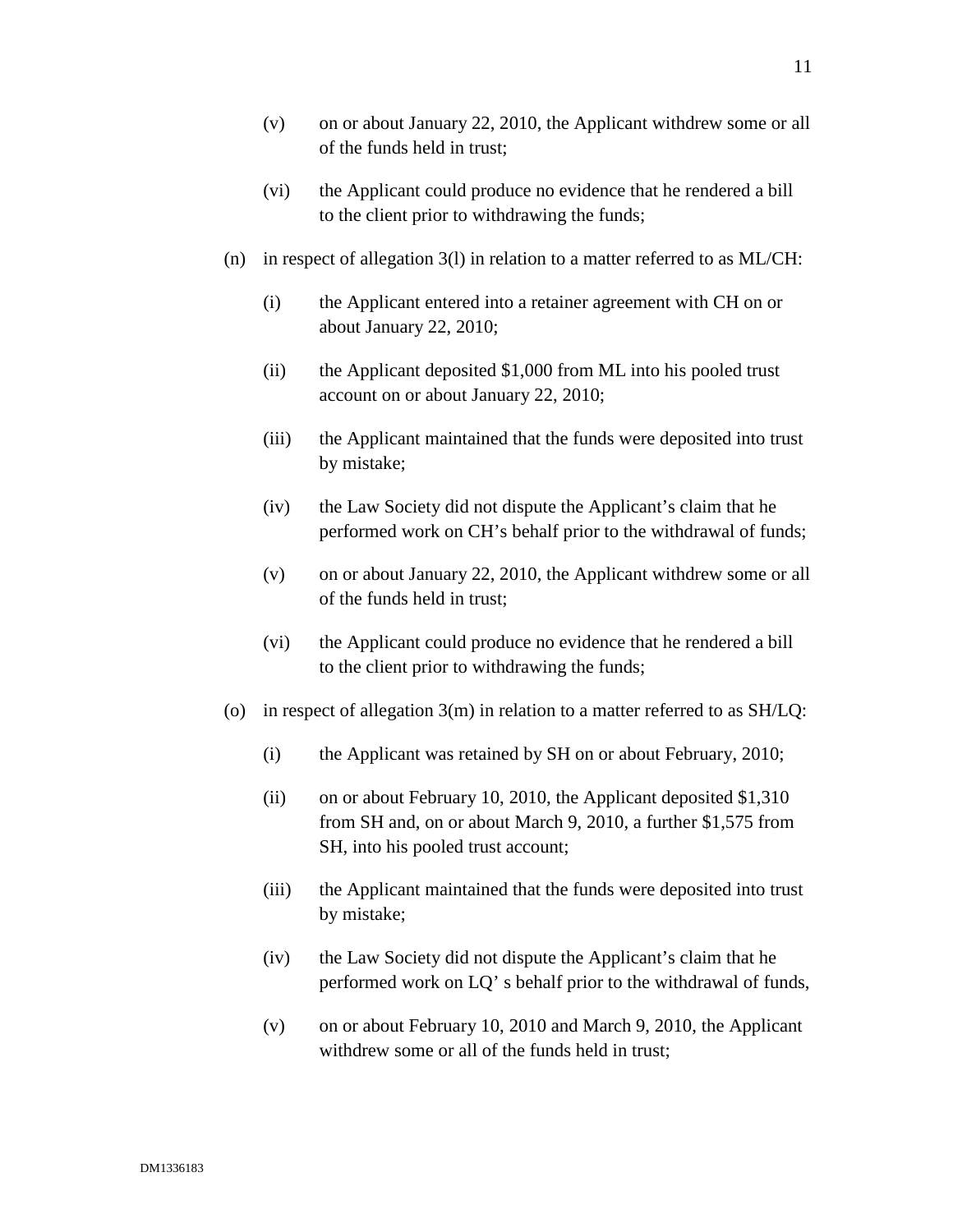- (vi) the Applicant could produce no evidence that he rendered a bill to the client prior to withdrawing the funds;
- (p) in respect of allegation 3(n) in relation to a matter referred to as SH/CJ:
	- (i) the Applicant entered into a retainer agreement with CJ on or about February 4, 2010;
	- (ii) the Applicant deposited \$1,310 from SH on or about February 10, 2010, and a further \$1,575 from SH on or about March 9, 2010, into his pooled trust account;
	- (iii) the Applicant maintained that the funds were deposited into trust by mistake;
	- (iv) the Law Society did not dispute the Applicant's claim that he performed work on CJ's behalf prior to the withdrawal of funds;
	- (v) on or about February 10, 2010 and March 9, 2010, the Applicant withdrew some or all of the funds held in trust;
	- (vi) the Applicant could produce no evidence that he rendered a bill to the client prior to withdrawing the funds;
- (q) in respect of allegation  $3$ (o) in relation to a matter referred to as WX/PY:
	- (i) the Applicant entered into a retainer agreement with PY on or about April 19, 2010;
	- (ii) the Applicant deposited \$1,000 from WX into his pooled trust account on or about April 23, 2010;
	- (iii) the Applicant maintained that the funds were deposited into trust by mistake;
	- (iv) the Law Society did not dispute the Applicant's claim that he performed work on PY's behalf prior to the withdrawal of funds;
	- (v) on or about April 23, 2016, the Applicant withdrew some or all of the funds held in trust;
	- (vi) the Applicant could produce no evidence that he rendered a bill to the client prior to withdrawing the funds;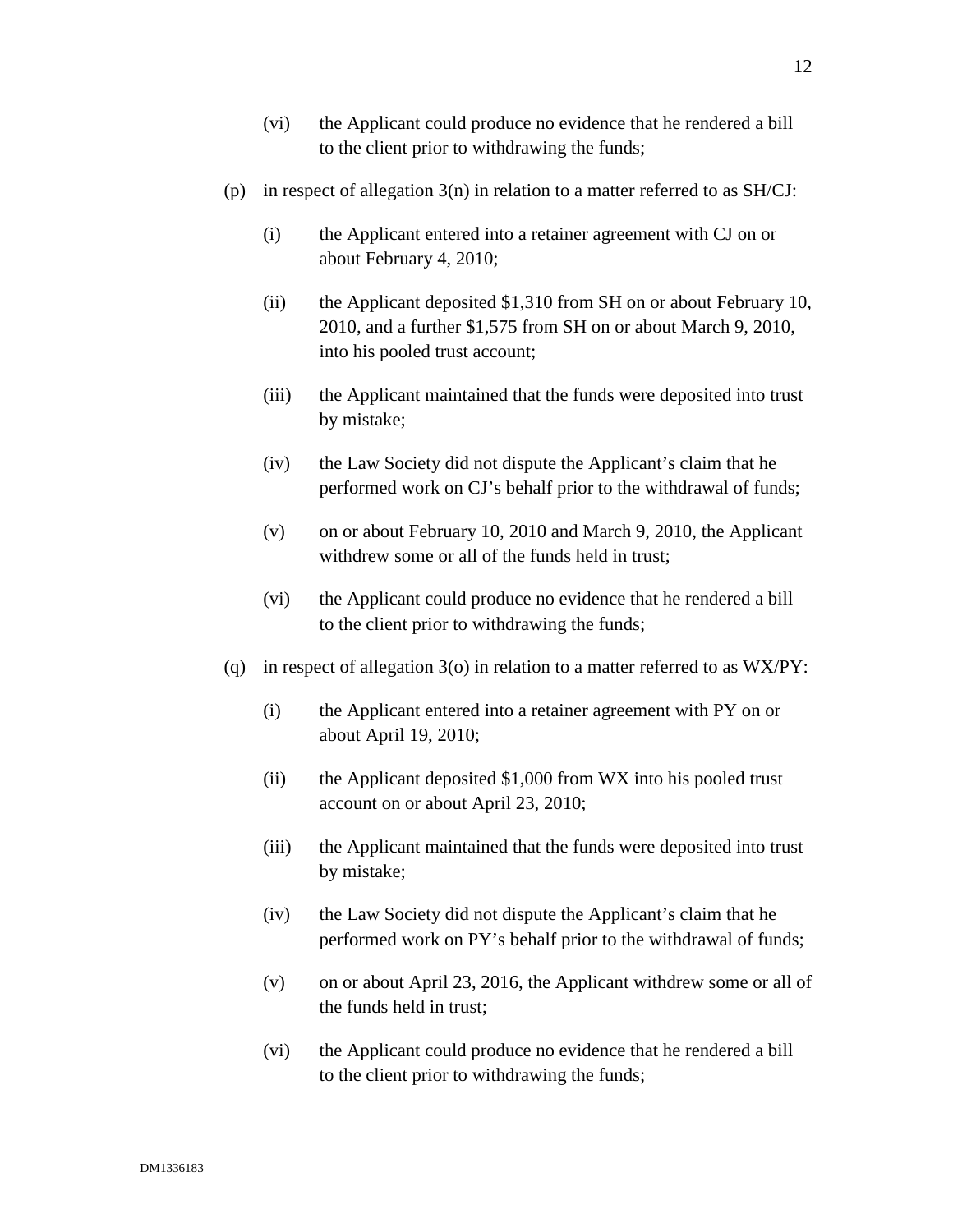- (r) in respect of allegation  $3(p)$  in relation to a matter referred to as WX/CK:
	- (i) the Applicant entered into a retainer agreement with CK on or about April 19, 2010;
	- (ii) the Applicant deposited \$1,000 from WX into his pooled trust account on or about April 23, 2010;
	- (iii) the Applicant maintained that the funds were deposited into trust by mistake;
	- (iv) the Law Society did not dispute the Applicant's claim that he performed work on CK's behalf prior to the withdrawal of funds;
	- (v) on or about April 23, 2010, the Applicant withdrew some or all of the funds held in trust;
	- (vi) the Applicant could produce no evidence that he rendered a bill to the client prior to withdrawing the funds;
- (s) in respect of allegation  $3(q)$  in relation to a matter referred to as FE:
	- (i) the Applicant entered into a retainer agreement with FE on or about September 14, 2010;
	- (ii) the Applicant deposited \$1,950 from FE into his pooled trust account on or about September 30, 2010;
	- (iii) the Applicant maintained that the funds were deposited into trust by mistake;
	- (iv) the Law Society did not dispute the Applicant's claim that he performed work on FE's behalf prior to the withdrawal of funds;
	- (v) on or about September 30, 2010, the Applicant withdrew some or all of the funds held in trust;
	- (vi) the Applicant could produce no evidence that he rendered a bill to the client prior to withdrawing the funds;
- (t) the Applicant kept no trust ledger showing funds received and disbursed for each client from when he opened his practice on December 1, 2009 to December 31, 2010;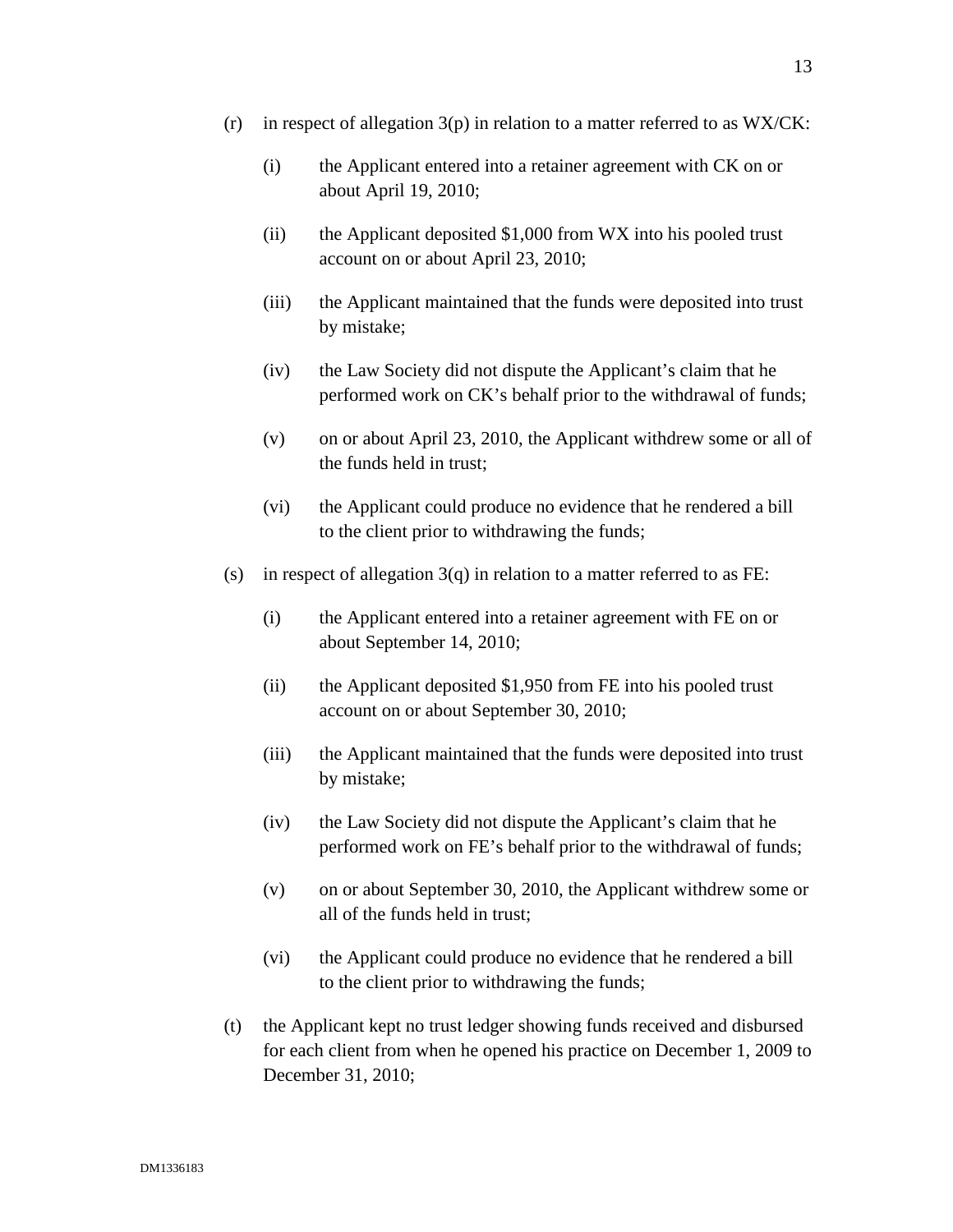- (u) copies of billings issued to clients were not maintained in a client file by the Applicant;
- (v) a general book of entry was not prepared for December, 2009;
- (w) as of March, 2012, the Applicant had not prepared any client ledgers for 2009 and 2010 trust account activity; and
- (x) the Applicant failed to maintain current records of his trust account in 2009 and 2010.

#### **STANDARD OF REVIEW**

- [10] The standard of review for some issues is well-established and uncontroversial. For questions of law, the standard of review is correctness: *Kay v. Law Society of BC*, 2015 BCCA 303 at para. 41.
- [11] For findings of fact, the standard of review is reasonableness: *Law Society of BC v. Hordal,* 2004 LSBC 36 at paras. 11-12; *Law Society of BC v. Berge*, 2007 LSBC 07 at para. 21. Findings of fact are not interfered with unless there is a clear error.
- [12] For the reasons and decision of the hearing panel as a whole, the standard of review is less certain. It has been the subject of conflicting views in recent Law Society cases. A number of Law Society cases over many years have described the standard of review as correctness: see *Berge*; *Law Society of BC v. Foo*, 2015 LSBC 34; *Hordal*. The British Columbia Court of Appeal, however, has referred with approval to authority that the standard of review should be reasonableness: see *Mohan v. Law Society of BC*, 2013 BCCA 489 at para. 31; *Kay,* at para. 40.
- [13] Some Law Society cases have considered that *Mohan* and *Kay* have revised the standard of review: see for example *Re: Applicant 8,* 2016 LSBC 12; *Law Society of BC v. McLean,* 2016 LSBC 10 at paras. 44, 56-57; *Law Society of BC v. Perry*, 2015 LSBC 55 at para. 32. In other cases decided after *Mohan* and *Kay*, however, review boards have continued to apply a correctness standard of review: see *Law Society of BC v. Harding,* 2015 LSBC 45 at para. 23; *Law Society of BC v. Dent,* 2015 LSBC 04 at para. 18.
- [14] Whether the standard of review is reasonableness or correctness, however, it is our view that the decision of the hearing panel should be confirmed. It is our view that the decision of the hearing panel was not only reasonable, but also correct.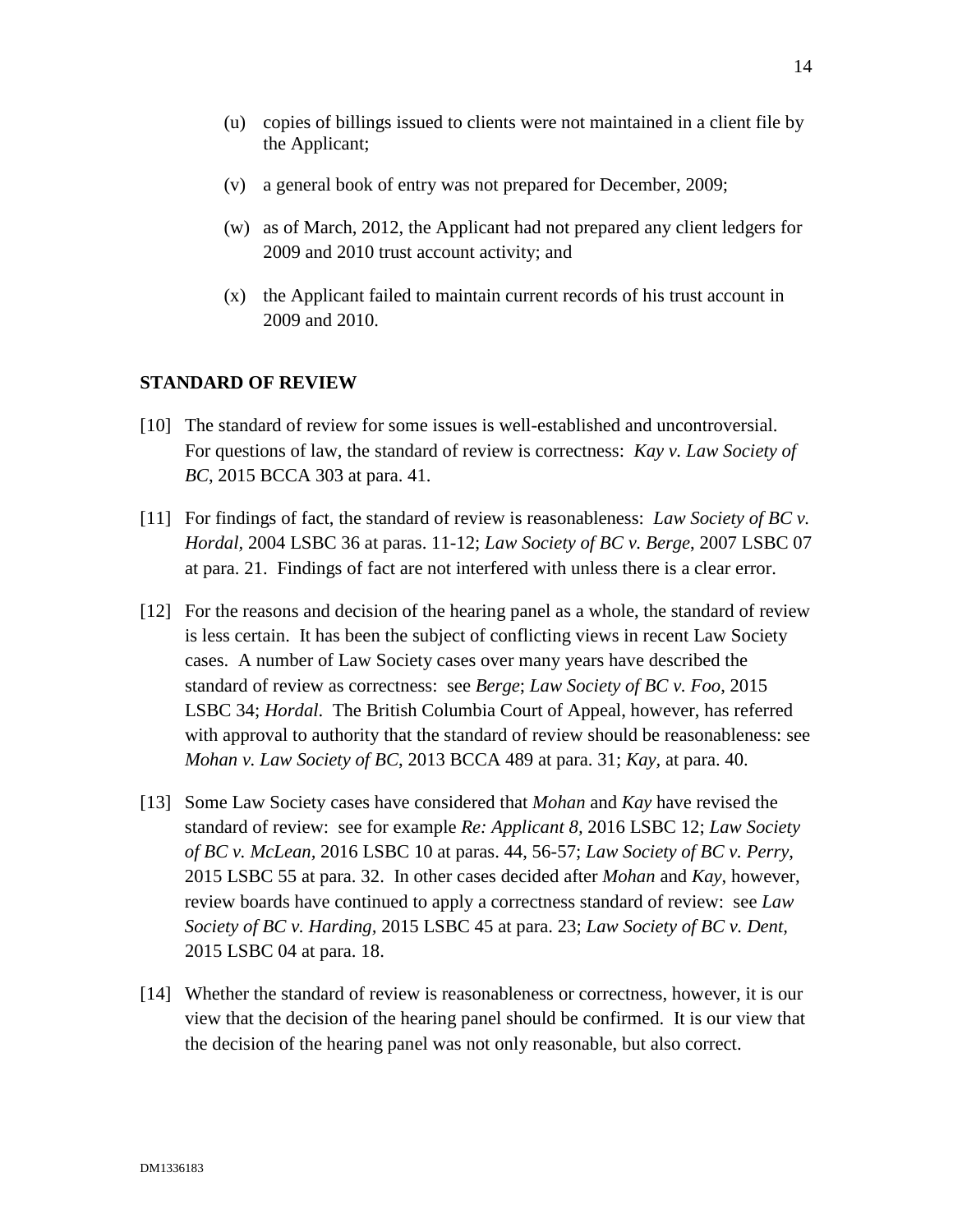- (a) the hearing panel should not have relied on his admissions, and it made its findings without a sufficient evidentiary basis;
- (b) his retainer agreements with his clients functioned as bills and enabled him to take funds from clients as payment towards outstanding accounts, and accordingly, he was not required to handle clients' funds as trust funds in those circumstances;
- (c) any trust transactions were conducted by mistake, and the Applicant should not be held to maintain trust records when his transactions with client funds could have been conducted without placing the funds in his pooled trust account;
- (d) he was not bound to report the order issued by the Registrar that he pay his former client because he had filed a Notice of Appeal;
- (e) his being cited and sanctioned for withdrawing client funds from a pooled trust account prior to rendering a bill, and also being cited and sanctioned for making payments from his trust account when the accounts were not current, amounts to being cited and sanctioned twice for the same act, and offends the rule against multiple convictions expressed in *R. v. Kienapple*, [1975] 1 SCR 729, and also offends the doctrine of *res judicata*;
- (f) the Applicant's prior involvement with the Practice Standards Committee and Practice Standards staff precludes his being cited or sanctioned for the acts giving rise to that involvement with the Practice Standards Committee.
- [16] We find that the hearing panel properly considered the admissions made by the Applicant. The Applicant did not provide reasonable justification for his request to withdraw his admissions. It was not a breach of natural justice or an abuse of process for the hearing panel to refuse to allow the Applicant to withdraw his admissions after the Law Society had concluded presenting its case. Allowing the Applicant to withdraw his admissions at that point in the hearing would have been unfair to the Law Society. The Law Society, as a party to the hearing, was, like the Applicant, entitled to a fair hearing. The hearing panel's decision refusing to allow the Applicant to withdraw his admissions was, in our view, correct.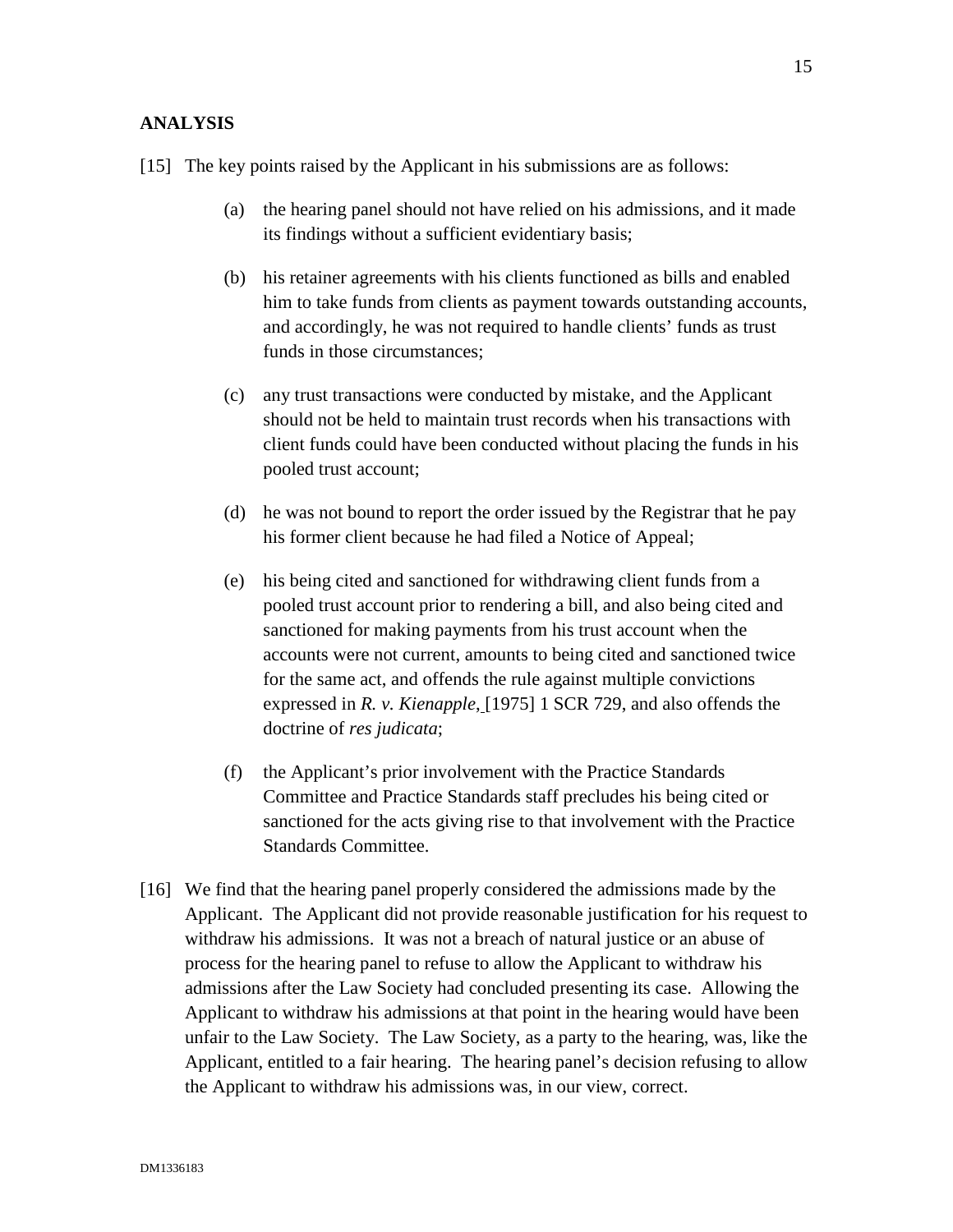- [18] The hearing panel had before it a substantial body of evidence, including admissions made by the Applicant, documentary evidence, the testimony of the Applicant, and the testimony of an accountant who had been employed by the Applicant.
- [19] The hearing panel correctly held that the standard of proof required is a balance of probabilities. The hearing panel correctly placed the onus of proof on the Law Society.
- [20] The evidence is overwhelming that the Applicant failed to account properly for client funds he handled. He consistently failed to record properly transactions, and failed to maintain records regarding funds received for clients, funds held in trust for clients and his handling of those funds.
- [21] The evidence shows that the Applicant failed to consistently deposit client funds into a trust account. The Applicant maintains that deposits that were made into trust were made by mistake, and those funds were not trust funds. As noted by the hearing panel, however, the Applicant could not deposit payments from clients into his general account unless and until he rendered a proper bill.
- [22] The evidence clearly establishes that the Applicant withdrew funds from his pooled trust account when his trust accounts were not current. The evidence clearly establishes that the Applicant withdrew client trust funds without rendering accounts to his clients.
- [23] The hearing panel concluded that the evidence showed the Applicant appeared to fail to comprehend his obligations to his clients under Part 3, Division 7 of the Law Society Rules (rules relating to trust funds and accounting).
- [24] The hearing panel was justified in making the findings of fact it made on the evidence before it. We agree with the hearing panel's findings of fact.
- [25] The hearing panel found that the Applicant breached Rule 3-44 by failing to report a monetary judgment against him as required. That finding was clearly supported by the evidence. The filing of an appeal did not relieve the Applicant of his obligations to report the judgment to the Law Society. This was brought to his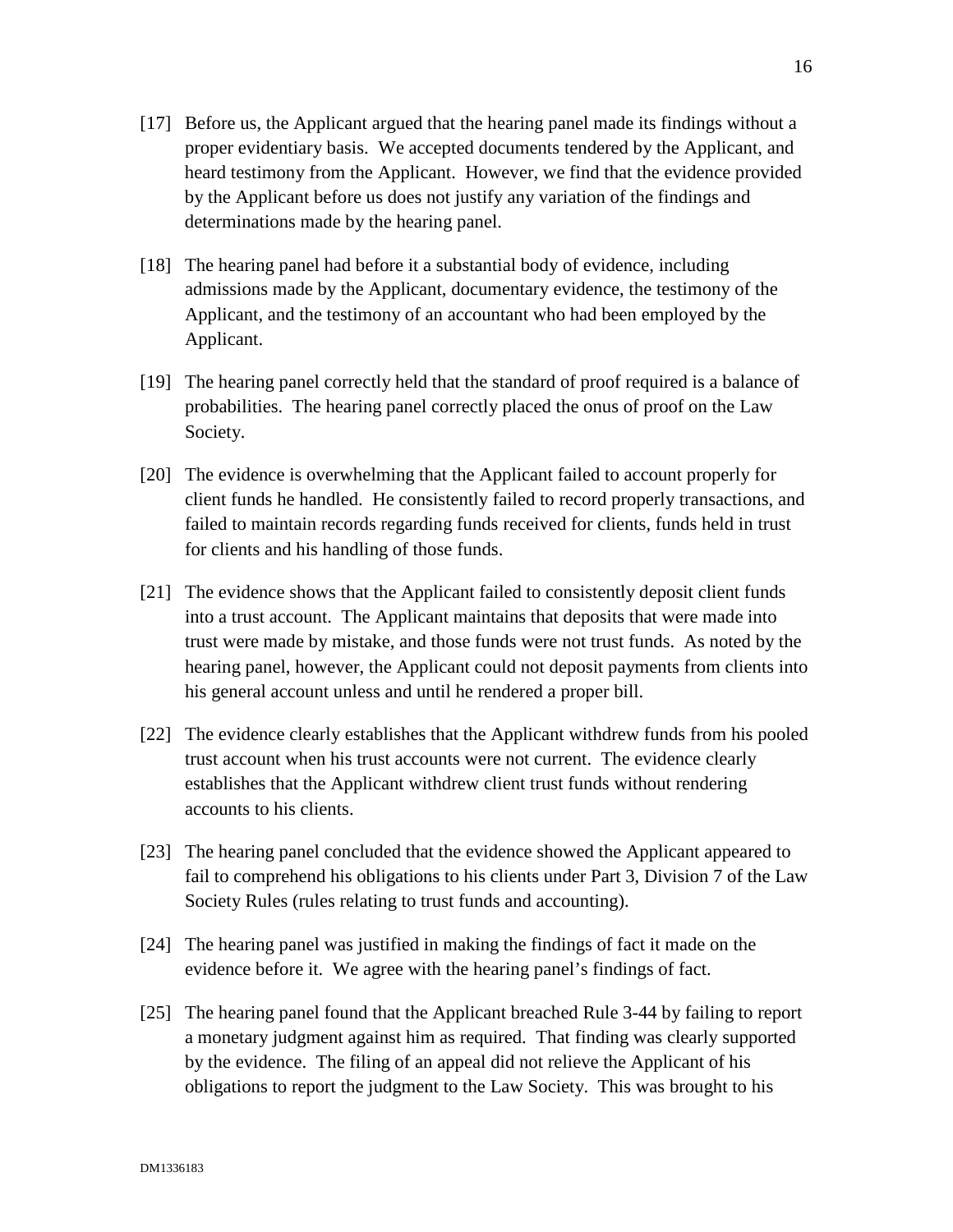attention at the time by opposing counsel. We agree with the finding of the hearing panel that there was a breach of Rule 3-44.

- [26] The hearing panel found that the Applicant's retainer agreements with clients do not constitute "bills" that enabled the Applicant to withdraw client funds from his trust account. We agree with the finding of the hearing panel. In our view, that finding of the panel was correct. The allegations against the Applicant arose from a systematic failure to properly maintain books, accounts and records. In addition, the Applicant encountered difficulties, in respect of a review of his fees by the Supreme Court, and in respect of allegations made in this proceeding, arising from his not rendering bills to his clients.
- [27] A "bill" is defined in Rule 3-72(3), (formerly Rule 3-63(3)), of the Law Society Rules. A bill must contain sufficient particulars to identify the services performed and disbursements incurred on behalf of a client. The retainer agreement letters provided to clients by the Applicant in very general terms set out that the Applicant requires a retainer to be paid upon signing of the agreement "representing legal services for the study of the files, preparation of legal opinion, and determination of the propriety of judicial review." Those letters do not purport to describe services already rendered, and do not provide any meaningful description of the services rendered and disbursements incurred, or any calculation of fees, disbursements and taxes.
- [28] It is not only performance of work on behalf of a client that allows a bill to be rendered. It is also the delivery of a bill to the client, as set out in Rules 3-65(20) and 3-72(3), (formerly Rules 2-57(2) and 3-63(3)), of the Law Society Rules that allows a lawyer to withdraw funds from a pooled trust account to pay the lawyer's fees. Funds paid by a client to a lawyer are trust funds held for the client until a proper bill is rendered to the client. Based on the evidence and the Applicant's submissions before the hearing panel and the Review Board, the Applicant suffers a profound lack of understanding of, or simply refuses to acknowledge, the importance of his rendering a bill to his clients before taking trust funds to pay for his fees.
- [29] The Applicant also submits that his being cited and found to have committed professional misconduct for instances of:
	- (a) failing to render a bill to clients prior to withdrawing trust funds, and
	- (b) withdrawing funds from his trust account when the account was not current;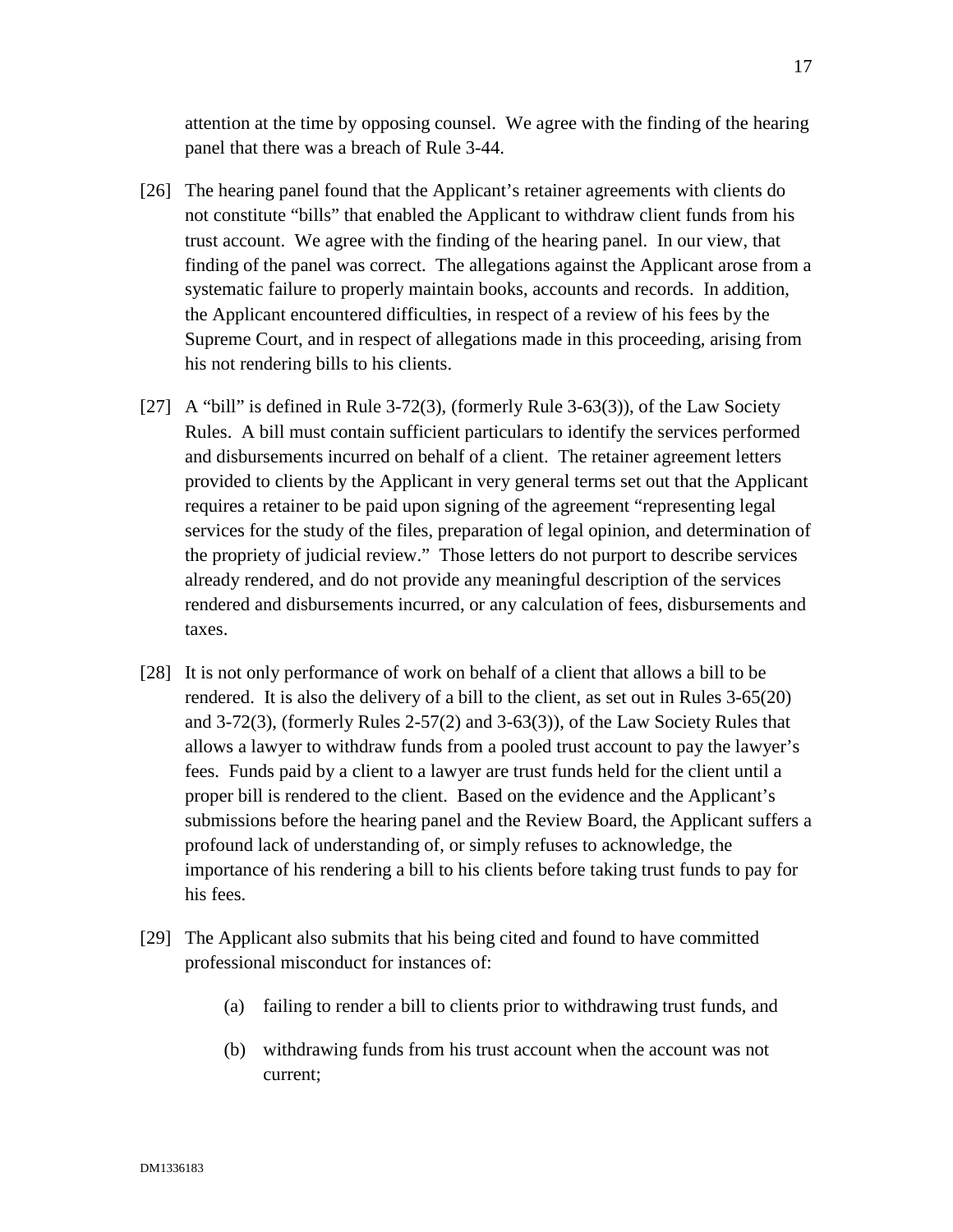offends the *Kienapple* principle or the doctrine of *res judicata*. We cannot accept this argument. The *Kienapple* rule is meant to avoid multiple findings of guilt for the same conduct. It applies where the same (or substantially the same) elements make up different offences. The elements of the rules that the Applicant was found to have infringed are not the same. Separate rules exist for different allegations faced by the Applicant:

- (a) Rules 3-64 and 3-65(2) (formerly 3-56 and 3-57(2)) require the rendering of a bill to a client before withdrawing the client's trust funds to pay for fees;
- (b) Division 7 of Part 3 of the Rules requires the proper maintenance of books, accounts and records;
- (c) Rule 3-64(3) (formerly 3-56(1.2)) prohibits the withdrawal of funds from a trust account that is not current;
- (d) Rule 3-50 (formerly 3-44) requires the reporting of a monetary judgment that is outstanding for more than seven days.
- [30] Those are distinct statutory provisions, and the elements of one rule are different from the elements of other rules that the Applicant was found to have breached.
- [31] Similarly, we do not accept the Applicant's argument that the Practice Standard Committee is a quasi-judicial body and its prior involvement with him precludes his being cited or sanctioned for the misconduct described in the citation. The Practice Standards Committee is not a disciplinary body and does not sanction members for misconduct. Its involvement with lawyers is remedial in nature. The Applicant's involvement with the Practice Standards Committee and staff did not expose him to the risk of any disciplinary penalty or sanction.
- [32] In summary, we agree with the hearing panel's reasons and decision as a whole in respect of facts and determination.
- [33] Given the findings made by the hearing panel, its determination that the Applicant had committed the misconduct alleged in the citation was justified. The hearing panel correctly determined that the Applicant's conduct constituted a marked departure from that expected by the Law Society of lawyers and therefore constituted professional misconduct.
- [34] In its determination of disciplinary action, the hearing panel considered: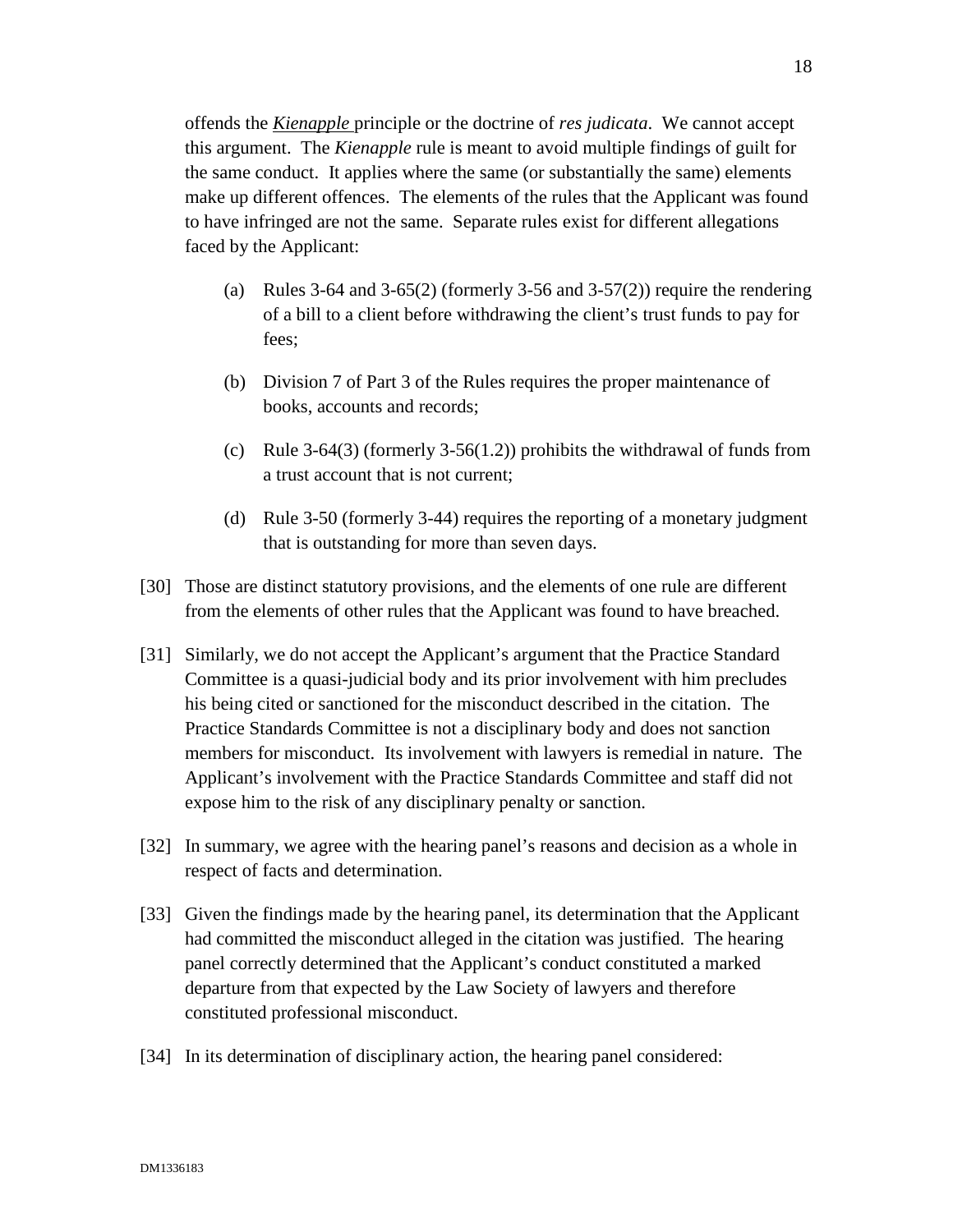- (a) the importance of Law Society trust accounting rules, and the importance of lawyers following those rules;
- (b) the misconduct alleged occurred during the Applicant's first year of practice as a sole practitioner;
- (c) the Applicant's previous discipline history;
- (d) the impact of the Applicant's conduct upon his former client RG;
- (e) the Applicant gained little if any advantage by his conduct, as he had already performed the work for which he paid himself from client funds;
- (f) the number of instances of misconduct, and the time-frame over which they occurred;
- (g) the Applicant's refusal to acknowledge any concern over his billing practices or to indicate any willingness to change his billing practices;
- (h) the Applicant's apparent failure to comprehend that he must send a bill to clients before he can make use of retainer funds and the Applicant's apparent unwillingness to hire a bookkeeper or use accounting software designed for law firms;
- (i) the impact upon the Applicant of sanctions; and
- (j) the need for specific or general deterrence in the public interest.
- [35] The hearing panel was sensitive to disciplinary sanctions potentially being restrictive enough to severely limit the Applicant's ability to practise. At the same time, the panel sought to protect the public interest, including public confidence in the integrity of the legal profession.
- [36] The hearing panel determined the appropriate sanction to be a fine of \$3,000, payable by the Applicant in just less than three months.
- [37] In respect of the fine imposed, we find that the hearing panel appropriately considered relevant factors and previous decisions. We agree that the fine imposed by the hearing panel was appropriate in the circumstances.
- [38] The hearing panel ordered that the Applicant must produce to the Law Society, from an accountant (approved by the Law Society Compliance Audit Department), on a quarterly basis, a report stating the Applicant's general account and trust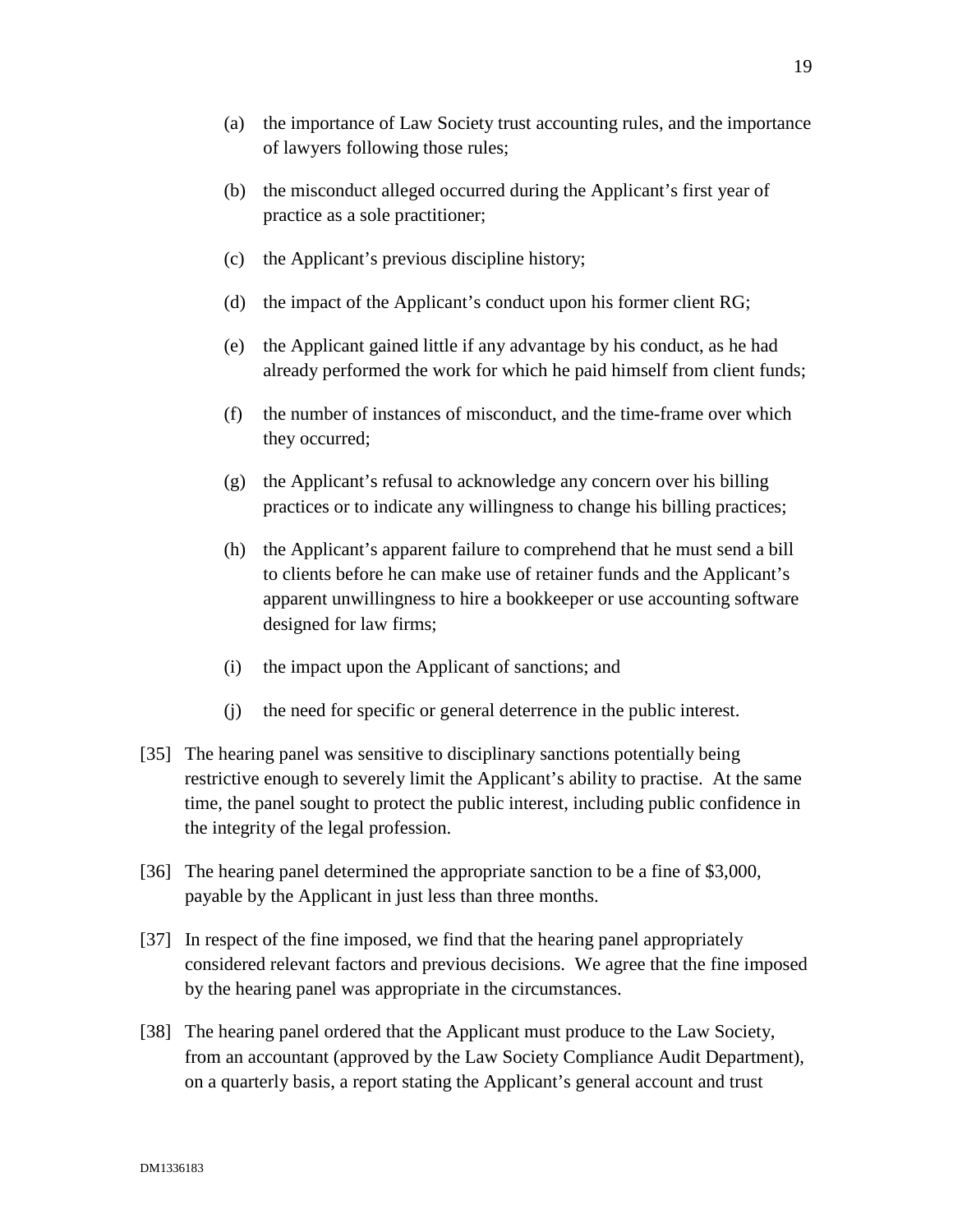account are in compliance with the Law Society Accounting rules, continuing until the Practice Standards Committee determines it to be no longer necessary.

- [39] In respect of the practice conditions imposed on the Applicant, the hearing panel considered the public interest but also considered the potential impact of practice conditions on the Applicant. We agree that the conditions imposed by the hearing panel upon the Applicant are reasonably necessary to monitor the Applicant's compliance with Law Society accounting rules, particularly in the face of his failure or refusal to understand or acknowledge his accounting obligations respecting client funds. The Applicant's compliance with those rules must be ensured to protect the public interest and public confidence in the legal profession.
- [40] The disciplinary action imposed by the hearing panel was global in nature. Given the circumstances, including the apparent failure of the Applicant to recognize and commit to reforming his misconduct, the amount of the fine and the conditions imposed by the panel were appropriate.
- [41] In respect of costs, the hearing panel considered the Tariff of Costs in Schedule 4 of the Law Society Rules. The panel noted that the units claimed under each heading with a range of units were at the lower end of the range.
- [42] The Applicant argues that costs awarded should not necessarily provide full indemnification of the cost of litigation. We note that the Tariff of Costs does not necessarily provide full indemnification.
- [43] The Applicant argues that the costs awarded by the hearing panel are disproportionate compared to the fine imposed, and as a result, the costs awarded are punitive. We note that the costs incurred by the hearing were largely attributable to how the Applicant conducted the hearing. The Applicant spent a good deal of time before the hearing panel trying to justify his actions, for example, by trying to prove that he performed work for his clients before he withdrew their trust funds. Another example is the Applicant's attempt to withdraw admissions. The Applicant was largely responsible for the time required to complete the hearing before the hearing panel. As a consequence, the amount arrived at through application of the Tariff of Costs is higher than it would have been otherwise.
- [44] The award of costs is discretionary. We cannot find fault with the hearing panel's exercise of discretion in that respect. The hearing panel's award of costs against the Applicant, and the amount, are appropriate in our view.